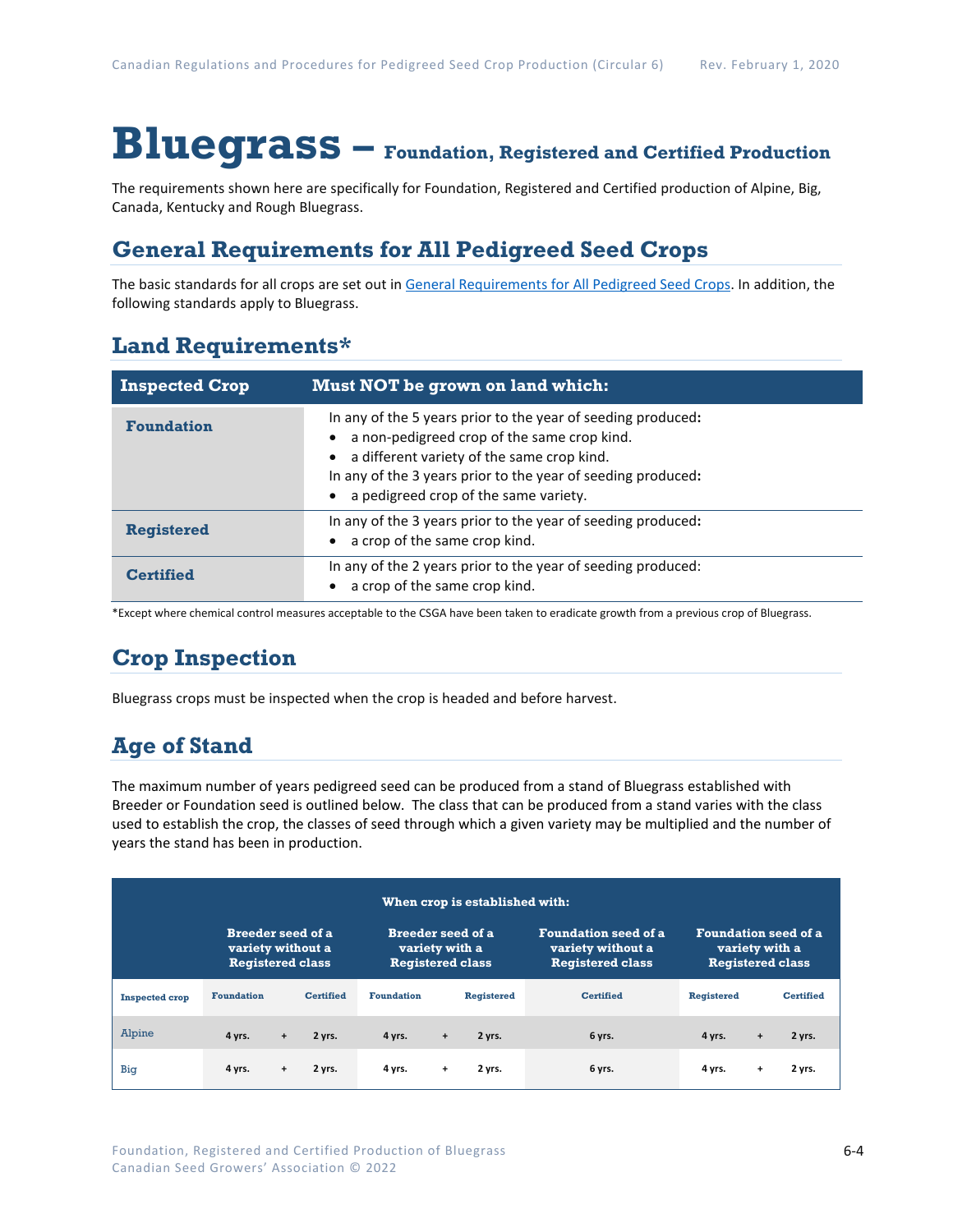| When crop is established with: |                                                                          |     |                  |                                                                       |           |                   |                                                                             |                                                                          |           |                  |
|--------------------------------|--------------------------------------------------------------------------|-----|------------------|-----------------------------------------------------------------------|-----------|-------------------|-----------------------------------------------------------------------------|--------------------------------------------------------------------------|-----------|------------------|
|                                | <b>Breeder seed of a</b><br>variety without a<br><b>Registered class</b> |     |                  | <b>Breeder seed of a</b><br>variety with a<br><b>Registered class</b> |           |                   | <b>Foundation seed of a</b><br>variety without a<br><b>Registered class</b> | <b>Foundation seed of a</b><br>variety with a<br><b>Registered class</b> |           |                  |
| <b>Inspected crop</b>          | <b>Foundation</b>                                                        |     | <b>Certified</b> | <b>Foundation</b>                                                     |           | <b>Registered</b> | <b>Certified</b>                                                            | Registered                                                               |           | <b>Certified</b> |
| Canada                         | 4 yrs.                                                                   | $+$ | 2 yrs.           | 4 yrs.                                                                | $\ddot{}$ | 2 yrs.            | 6 yrs.                                                                      | 4 yrs.                                                                   | $+$       | 2 yrs.           |
| Kentucky                       | 4 yrs.                                                                   | $+$ | 2 yrs.           | 4 yrs.                                                                | $\ddot{}$ | 2 yrs.            | 6 yrs.                                                                      | 4 yrs.                                                                   | $\ddot{}$ | 2 yrs.           |
| Rough                          | 4 yrs.                                                                   | $+$ | 2 yrs.           | 4 yrs.                                                                | $\ddot{}$ | 2 yrs.            | 6 yrs.                                                                      | 4 yrs.                                                                   | $\ddot{}$ | 2 yrs.           |

### **Crop Standards**

#### **Isolation**

The isolation must be reasonably free from plants that may cross pollinate with the inspected crop. The risk to varietal purity posed by plants that may cross pollinate varies depending on area, density, stage of maturity and distance from the inspected crop. These factors will be taken into consideration in determining the pedigreed status of the inspected crop. Not more than 3 plants per square meter, on average, of plants that may cross pollinate with the inspected crop should be in the required isolation adjacent to an inspected crop.

#### Minimum Isolation Distances Required from an Inspected Crop to Other Crops:

#### 1. Varietal Purity **Distance**

 $\mathcal{L}$ 

- a. Inspected pedigreed crop of same variety and class 1 meter (3 feet)
- b. Inspected pedigreed crop of same variety, different class 3 meters (10 feet)
- c. Planted with Certified seed of the same variety **3** meters (10 feet)\*
- d. Different varieties of the same crop kind or non-pedigreed Table below crop of the same crop kind

\* For Certified crop status only, provided the pedigree of the Certified seed used can be established.

|                                        | <b>Minimum Isolation Distance</b> |                   |                   |                  |  |  |
|----------------------------------------|-----------------------------------|-------------------|-------------------|------------------|--|--|
| <b>Inspected</b><br>Crop               | Area of<br><b>Inspected Crop</b>  | <b>Foundation</b> | <b>Registered</b> | <b>Certified</b> |  |  |
| All Bluegrasses<br>(apomictic species) | Any size                          | 20 m (65 ft)      | 10 m $(33 ft)$    | 5 m (16 ft)      |  |  |

#### 2. Mechanical Purity **Distance** Distance

a. Other Bluegrasses, Bentgrasses, Orchardgrass, Redtop 3 meters (10 feet)

#### Border Removal in Lieu of Isolation:

For seed crops in excess of 5 acres, removal of a border from the inspected crop in lieu of the required isolation to a different variety or non-pedigreed crop of the same crop kind is permitted as outlined in the table below. The border must be allowed to shed pollen before being discarded.